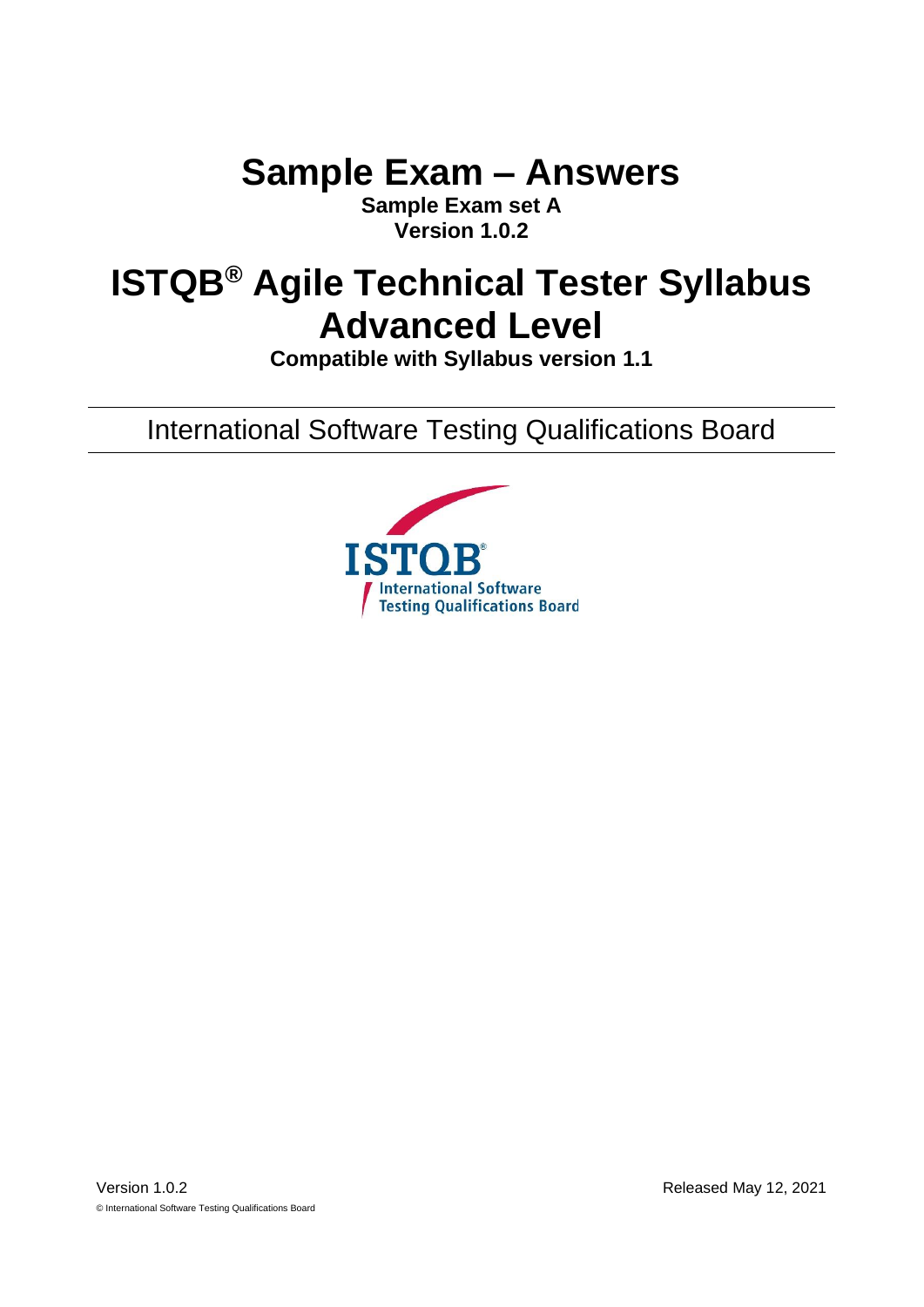

## <span id="page-1-0"></span>**Copyright Notice**

Copyright Notice © International Software Testing Qualifications Board (hereinafter called ISTQB® ).

ISTQB® is a registered trademark of the International Software Testing Qualifications Board.

All rights reserved.

The authors hereby transfer the copyright to the ISTQB® . The authors (as current copyright holders) and ISTQB® (as the future copyright holder) have agreed to the following conditions of use:

Extracts, for non-commercial use, from this document may be copied if the source is acknowledged.

Any Accredited Training Provider may use this sample exam in their training course if the authors and the ISTQB® are acknowledged as the source and copyright owners of the sample exam and provided that any advertisement of such a training course is done only after official Accreditation of the training materials has been received from an ISTQB®-recognized Member Board.

Any individual or group of individuals may use this sample exam in articles and books, if the authors and the ISTQB® are acknowledged as the source and copyright owners of the sample exam.

Any other use of this sample exam is prohibited without first obtaining the approval in writing of the ISTQB® .

Any ISTQB<sup>®</sup>-recognized Member Board may translate this sample exam provided they reproduce the abovementioned Copyright Notice in the translated version of the sample exam.

## <span id="page-1-1"></span>**Document Responsibility**

This document is maintained by a core team from ISTQB® consisting of the Syllabus Working Group and Exam Working Group.

### <span id="page-1-2"></span>**Acknowledgements**

This document was produced by a core team from the ISTQB®: Exam Working Group (EWG) and the ISTQB® Agile Working Group (AWG)

The core team thanks the Exam Working Group review team, the Syllabus Working Group and the National Boards for their suggestions and input.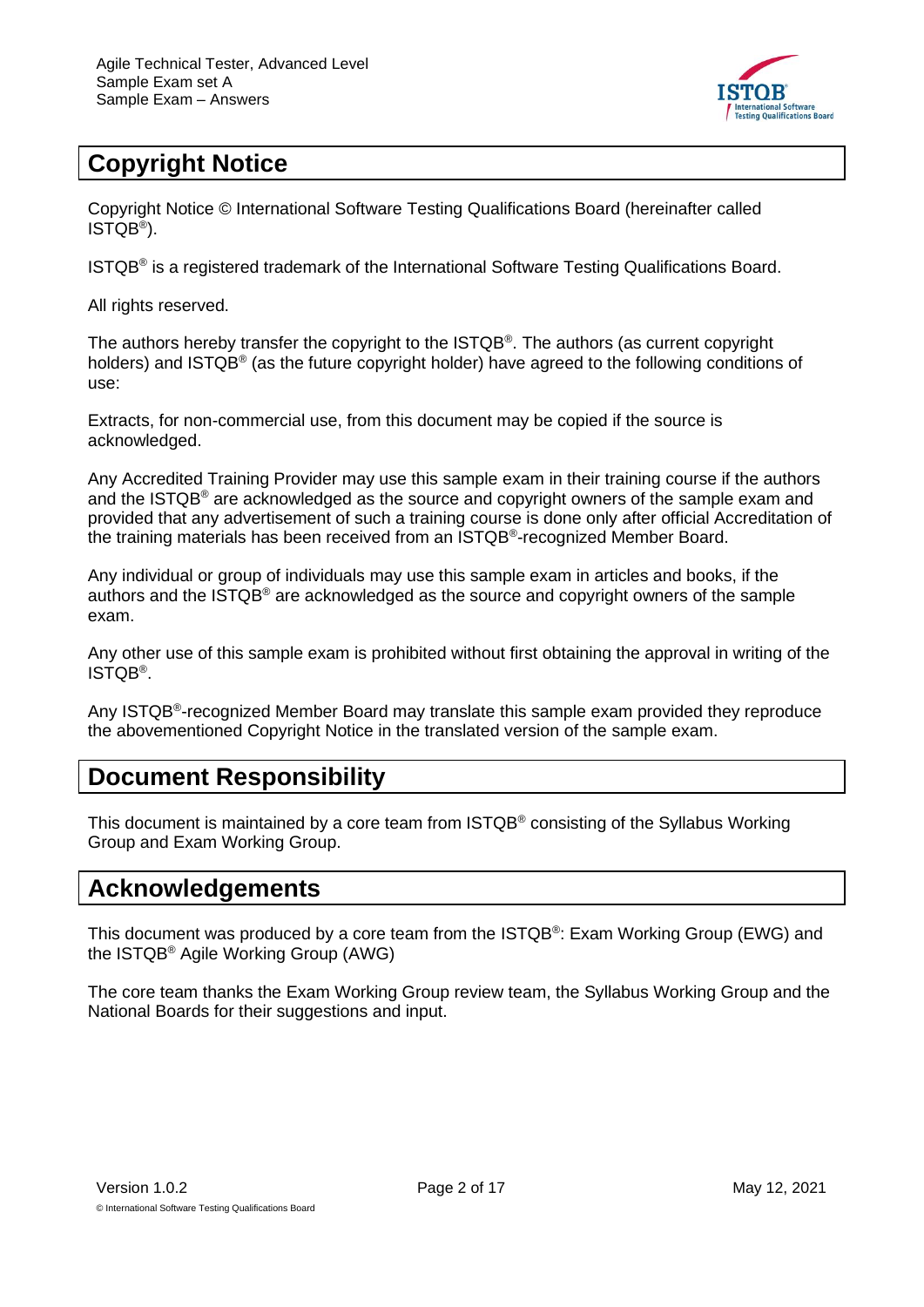

# <span id="page-2-0"></span>**Revision History**

| Sample Exam - Answers Layout Template used: | Version 2.4 Date: May 12, 2021 |
|---------------------------------------------|--------------------------------|
|                                             |                                |

| <b>Version</b> | Date              | <b>Remarks</b>                            |
|----------------|-------------------|-------------------------------------------|
| 1.0.2          | May 12, 2021      | Removed wrong, duplicate copyright notice |
| 1.0.1          | May 7, 2021       | Update of copyright notice                |
|                |                   | Cleanup of layout                         |
| 1.0            | November 14, 2019 | First release                             |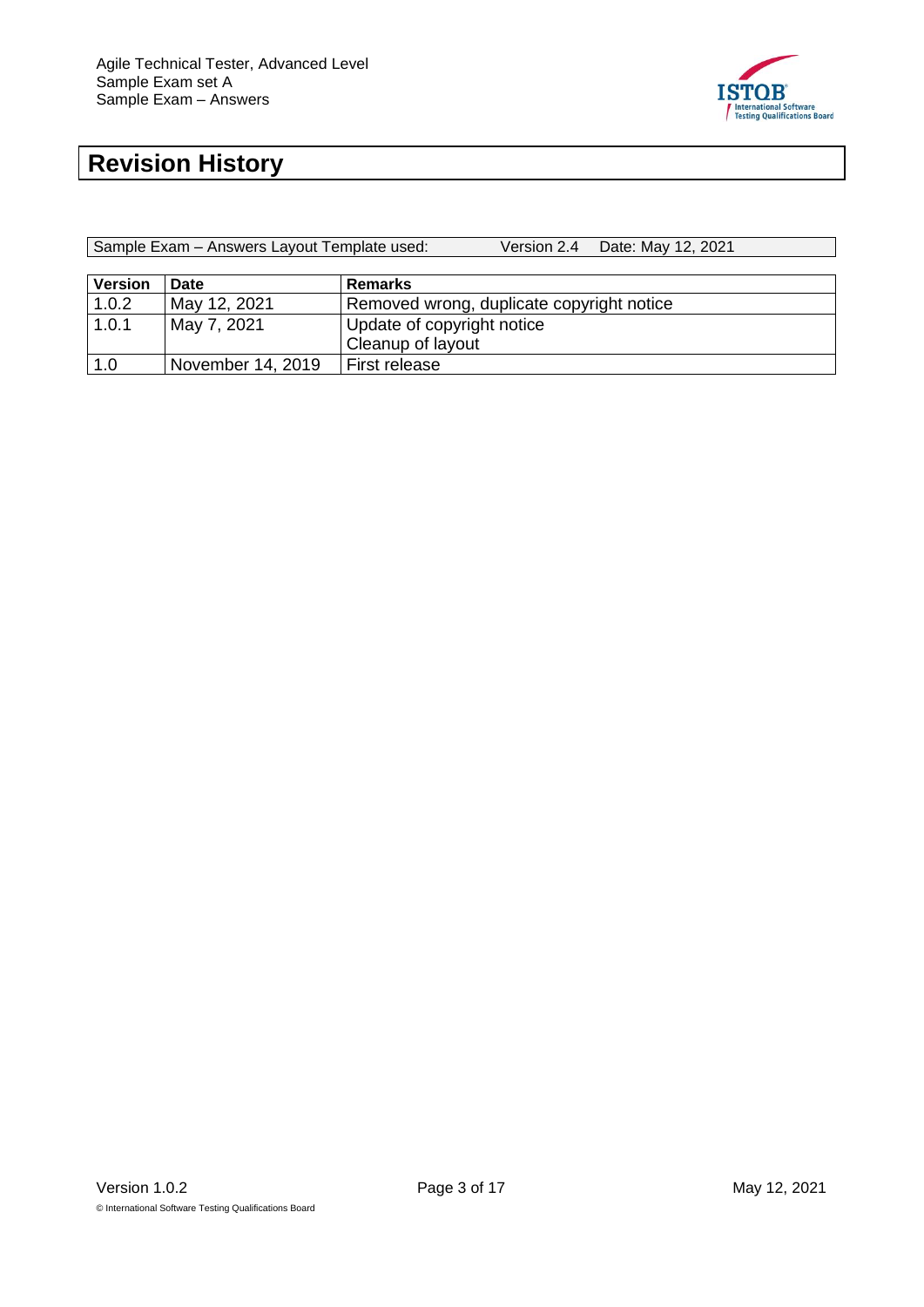

## <span id="page-3-0"></span>**Table of Contents**

| Introduction. |    |
|---------------|----|
|               |    |
|               |    |
|               |    |
|               |    |
|               |    |
|               |    |
|               |    |
|               |    |
|               |    |
|               |    |
|               |    |
|               |    |
|               |    |
|               |    |
| 11            |    |
|               |    |
|               |    |
|               |    |
|               | 11 |
|               |    |
|               | 12 |
|               | 12 |
|               |    |
|               |    |
| 21            |    |
|               |    |
|               |    |
|               |    |
|               |    |
|               |    |
|               |    |
|               | 14 |
| 28            | 14 |
|               |    |
|               |    |
|               |    |
|               |    |
|               |    |
|               |    |
|               |    |
|               |    |
|               |    |
|               |    |
|               |    |
|               |    |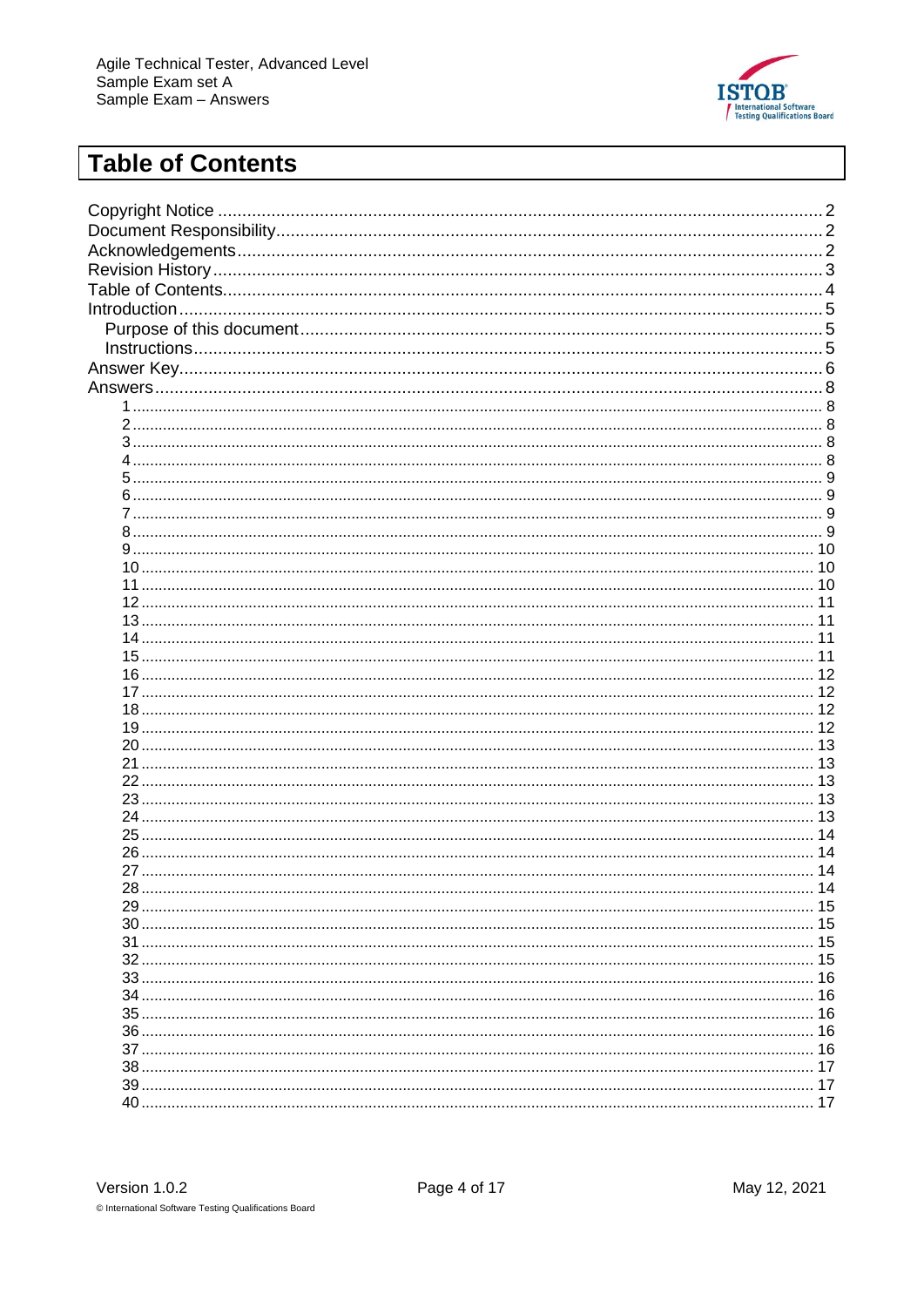

#### <span id="page-4-0"></span>**Introduction**

#### <span id="page-4-1"></span>Purpose of this document

The sample questions and answers and associated justifications in this sample exam set have been created by a team of Subject Matter Experts and experienced question writers with the aim of assisting ISTQB® Member Boards and Exam Boards in their question writing activities.

These questions cannot be used as-is in any official examination, but they should serve as guidance for question writers. Given the wide variety of formats and subjects, these sample questions should offer many ideas for the individual Member Boards on how to create good questions and appropriate answer sets for their examinations.

#### <span id="page-4-2"></span>**Instructions**

The answer set is organized in the following way:

- Is correct. Answer including justification of the answers
- Learning Objective and K-level of Questions
- Answer Key with Learning Objective and K-level for each question
- Questions are contained in a separate document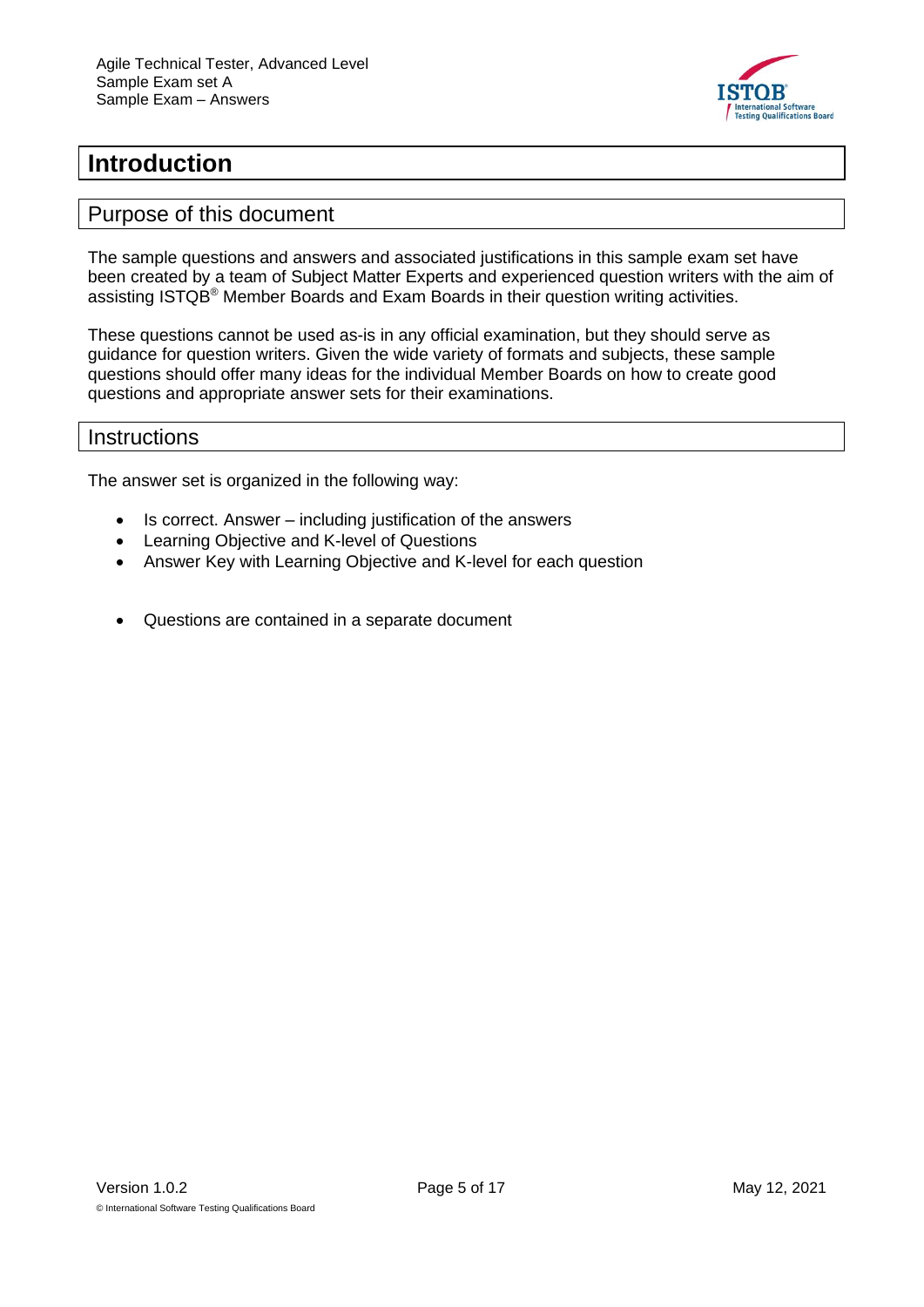

## **Answer Key**

<span id="page-5-0"></span>

| Question       | Is correct.   | LO          | <b>K-Level</b> | <b>Points</b>  | Question        | Is correct.   | LO          | <b>K-Level</b> | <b>Points</b>  |
|----------------|---------------|-------------|----------------|----------------|-----------------|---------------|-------------|----------------|----------------|
| Number (#)     | <b>Answer</b> |             |                |                | Number (#)      | <b>Answer</b> |             |                |                |
|                | a, b          | ATT-1.1.1-1 | K4             | 3              | 21              | a             | ATT-2.1.1.3 | K <sub>1</sub> | 1              |
| $\overline{2}$ | b, d          | ATT-1.1.1-2 | K <sub>2</sub> | $\mathbf 1$    | 22              | b             | ATT-2.2.2-1 | K1             | 1              |
| 3              | a             | ATT-1.1.2   | K4             | 3              | 23              | d             | ATT-2.3.1-1 | K4             | 3              |
| 4              | C             | $ATT-1.x$   | K1             | $\mathbf 1$    | 24              | C             | ATT-2.3.2-1 | K <sub>2</sub> |                |
| 5              | a             | ATT-2.1.1-2 | K <sub>2</sub> | $\mathbf 1$    | 25              | d             | ATT-2.3.2-2 | K4             | 3              |
| 6              | d             | ATT-2.1.1-1 | K <sub>3</sub> | $\overline{2}$ | 26              | d             | ATT-4.2.1-1 | K4             | $\overline{3}$ |
| $\overline{7}$ | b             | ATT-2.1.1-3 | K <sub>2</sub> | 1              | 27              | a             | ATT-1.1.2-2 | K <sub>2</sub> |                |
| 8              | a             | ATT-2.1.2-1 | K <sub>3</sub> | $\overline{2}$ | 28              | a             | ATT-1.1.2.2 | K <sub>2</sub> |                |
| 9              | b             | ATT-2.2.1-1 | K4             | 3              | 29              | c, d          | ATT-1.1.1-2 | K <sub>2</sub> |                |
| 10             | a             | ATT-2.2.1-2 | K4             | 3              | 30              | b, c          | ATT-3.1.3-2 | K <sub>2</sub> |                |
| 11             | a             | ATT-2.2.2-2 | K <sub>2</sub> | 1              | 31              | a             | $ATT-1.x$   | K <sub>2</sub> |                |
| 12             | a             | ATT-2.3.1.2 | K <sub>2</sub> |                | 32              | a, d          | ATT-2.1.3   | K <sub>1</sub> |                |
| 13             | b             | ATT-2.3.2-1 | K <sub>4</sub> | 3              | 33              | C             | ATT-3.1.1   | K4             | 3              |
| 14             | a             | $ATT-2.x$   | K <sub>1</sub> | 1              | 34              | d             | ATT-3.1.2   | K <sub>3</sub> | $\overline{2}$ |
| 15             | a             | ATT-3.1.3-1 | K <sub>2</sub> | 1              | 35              | b             | ATT-3.2.1-1 | K <sub>2</sub> | 1              |
| 16             | a             | ATT-3.1.3-2 | K <sub>2</sub> |                | $\overline{36}$ | $\mathbf C$   | ATT-4.1.2   | K <sub>2</sub> |                |
| 17             | a             | ATT-3.2.1.2 | K <sub>2</sub> | 1              | 37              | $\mathsf{b}$  | ATT-4.2.1-2 | K <sub>2</sub> |                |
| 18             | a             | $ATT-3.x$   | K <sub>1</sub> | 1              | 38              | c, e          | ATT-4.1.1   | K <sub>2</sub> |                |
| 19             | a             | ATT-4.1.1   | K <sub>3</sub> | $\overline{c}$ | 39              | a, d          | ATT-2.3.2-1 | K <sub>3</sub> | $\overline{2}$ |
| 20             | $\mathbf{C}$  | ATT-2.3.1-1 | K <sub>1</sub> | $\mathbf 1$    | 40              | b, d          | ATT-1.1.1-2 | K <sub>1</sub> | 1              |
|                |               |             |                |                |                 |               |             |                |                |
|                |               |             |                |                |                 |               |             |                |                |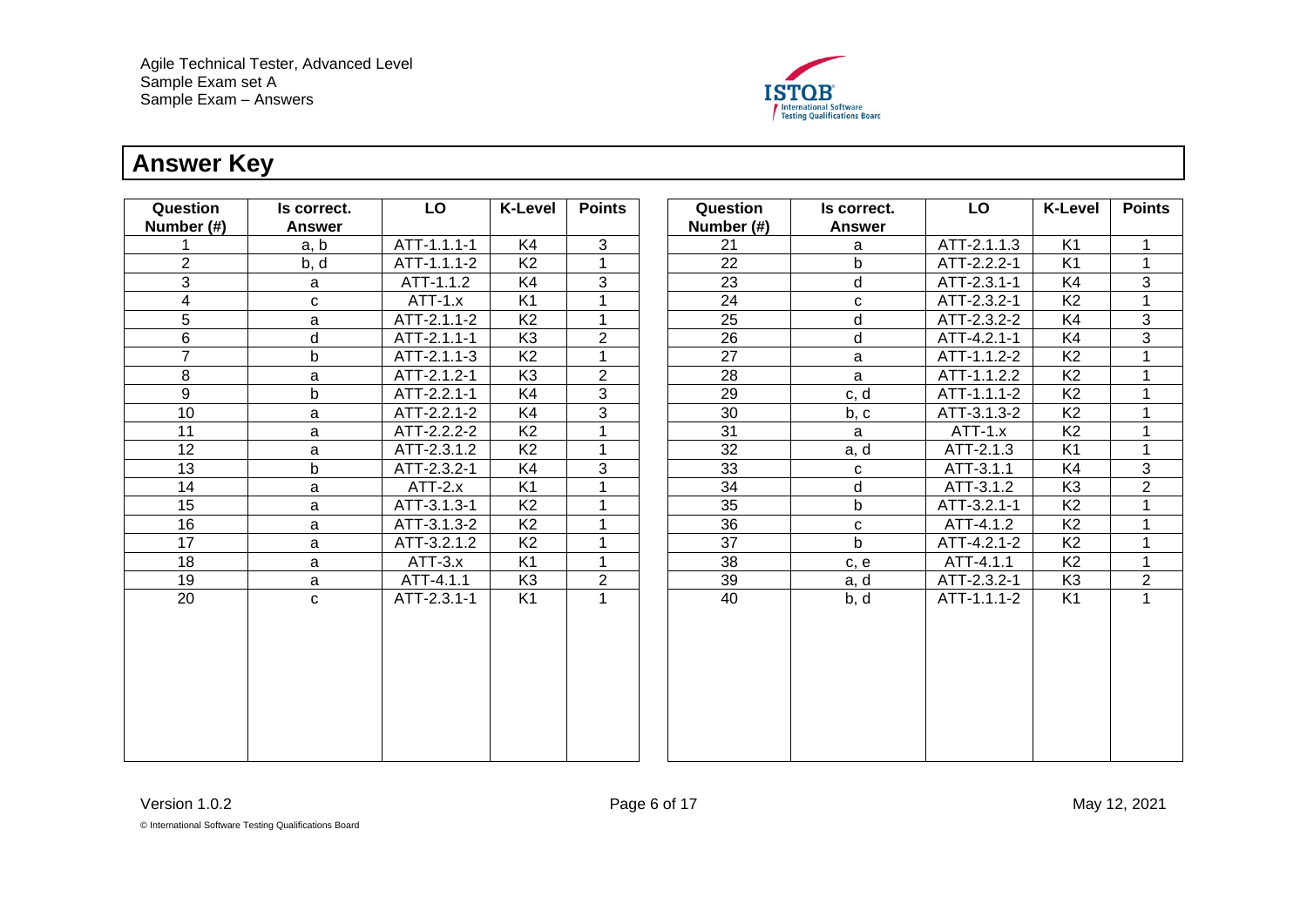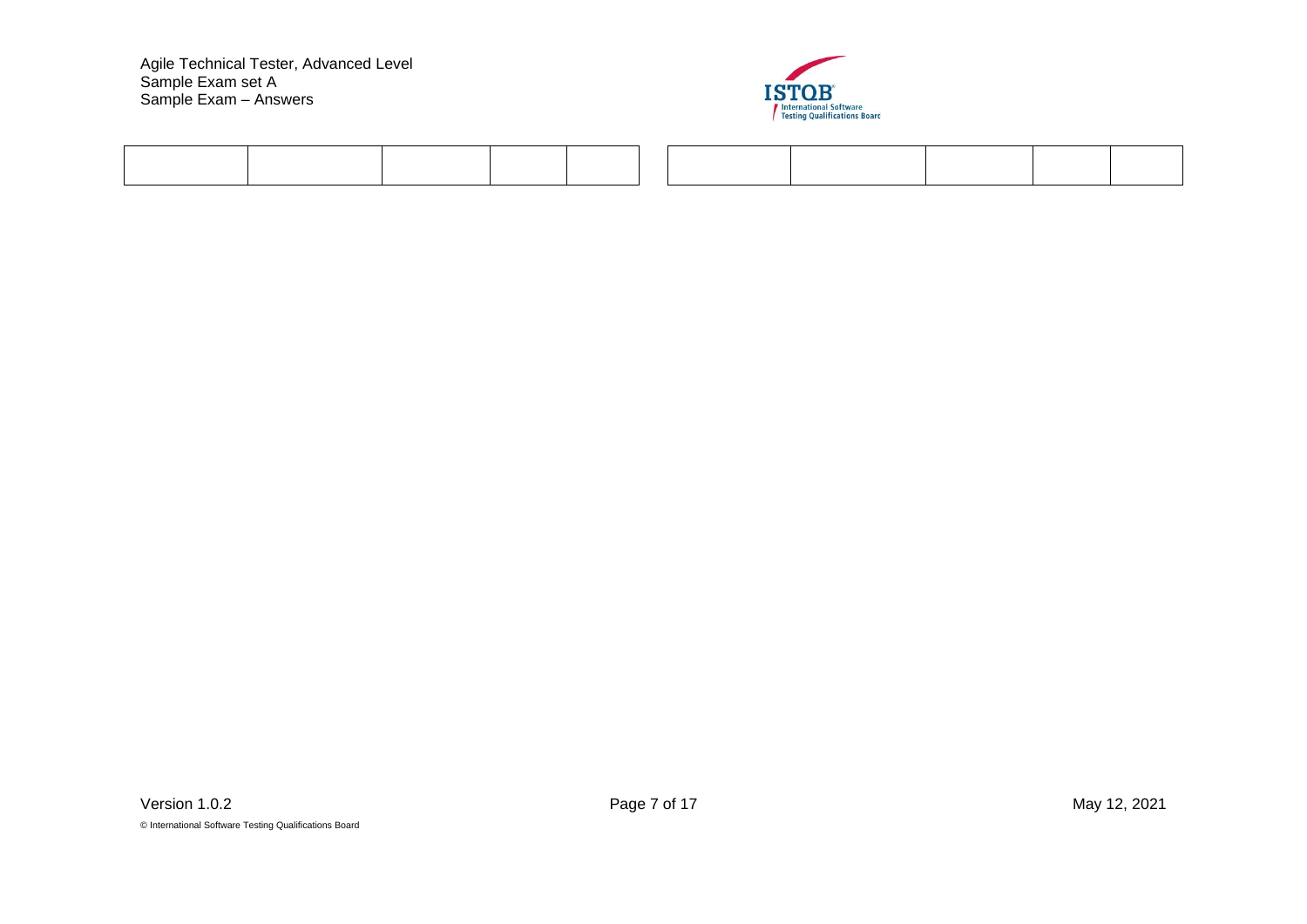

#### **Answers**

| Question<br><b>Number</b><br>(#) | $\mathsf{ls}$<br>correct.<br><b>Answer</b> | <b>Explanation / Rationale</b>                                                                                                                                                                                                                                                                                                                                                                                                                                                                                                                                          | Learning<br><b>Objective</b><br>(LO) | <b>K-Level</b> | <b>Number</b><br>оf<br><b>Points</b> |
|----------------------------------|--------------------------------------------|-------------------------------------------------------------------------------------------------------------------------------------------------------------------------------------------------------------------------------------------------------------------------------------------------------------------------------------------------------------------------------------------------------------------------------------------------------------------------------------------------------------------------------------------------------------------------|--------------------------------------|----------------|--------------------------------------|
|                                  | a, b                                       | Is correct. The Epic could be easily transferred to a storyboard as a<br>a)<br>visual representation of the system<br>Is correct. The Epic could also be easily transferred to a story mapping<br>b)<br>Is not correct. There are not enough different users of the system to use<br>C)<br>personas to improve quality<br>Is not correct. The epic is not big enough to use diagrams and there is<br>d)<br>nothing mentioned that diagrams are already in use<br>Is not correct. The Epic is not big enough (e.g., number of stakeholders<br>e)<br>or interfaces, etc.) | ATT-1.1.1-1                          | K <sub>4</sub> | 3                                    |
| $\overline{2}$                   | b, d                                       | Is not correct. Because a 'Storyboard' is neither the 'Agile task board'<br>a)<br>nor the 'Agile user story board'<br>Is correct. Because Syllabus says 'Visualize groups of user stories<br>b)<br>related to a common area of the system (Themes) which can be<br>considered for inclusion in the same iteration, as they will likely be<br>touching the same piece of code'<br>Is not correct. Because fancy answer<br>C)<br>Is correct. Because Syllabus says 'Assist with identifying acceptance<br>d)<br>criteria for user stories and epics                       | ATT-1.1.1-2                          | K <sub>2</sub> | 1                                    |
| 3                                | a                                          | Is correct. The acceptance criteria are following the INVEST criteria<br>a)<br>Is not correct. The acceptance criteria are following the INVEST criteria<br>$\mathsf{b}$<br>Is not correct. The scope is not as big as the scope of an Epic could be<br>$\mathbf{C}$<br>Is not correct. As not always are non-functional acceptance criteria<br>d)<br>needed                                                                                                                                                                                                            | ATT-1.1.2                            | K <sub>4</sub> | 3                                    |
| 4                                | $\mathbf C$                                | Is not correct. See correct answer<br>a)<br>Is not correct. See correct answer<br>$\mathsf{b}$<br>Is correct. See syllabus 2.1.2<br>$\mathbf{C}$<br>Is not correct. See correct answer<br>ď                                                                                                                                                                                                                                                                                                                                                                             | $ATT-1.x$                            | K <sub>1</sub> | 1                                    |
| Version 1.0.2                    |                                            | Page 8 of 17                                                                                                                                                                                                                                                                                                                                                                                                                                                                                                                                                            |                                      |                | May 12, 2021                         |

<span id="page-7-4"></span><span id="page-7-3"></span><span id="page-7-2"></span><span id="page-7-1"></span><span id="page-7-0"></span>© International Software Testing Qualifications Board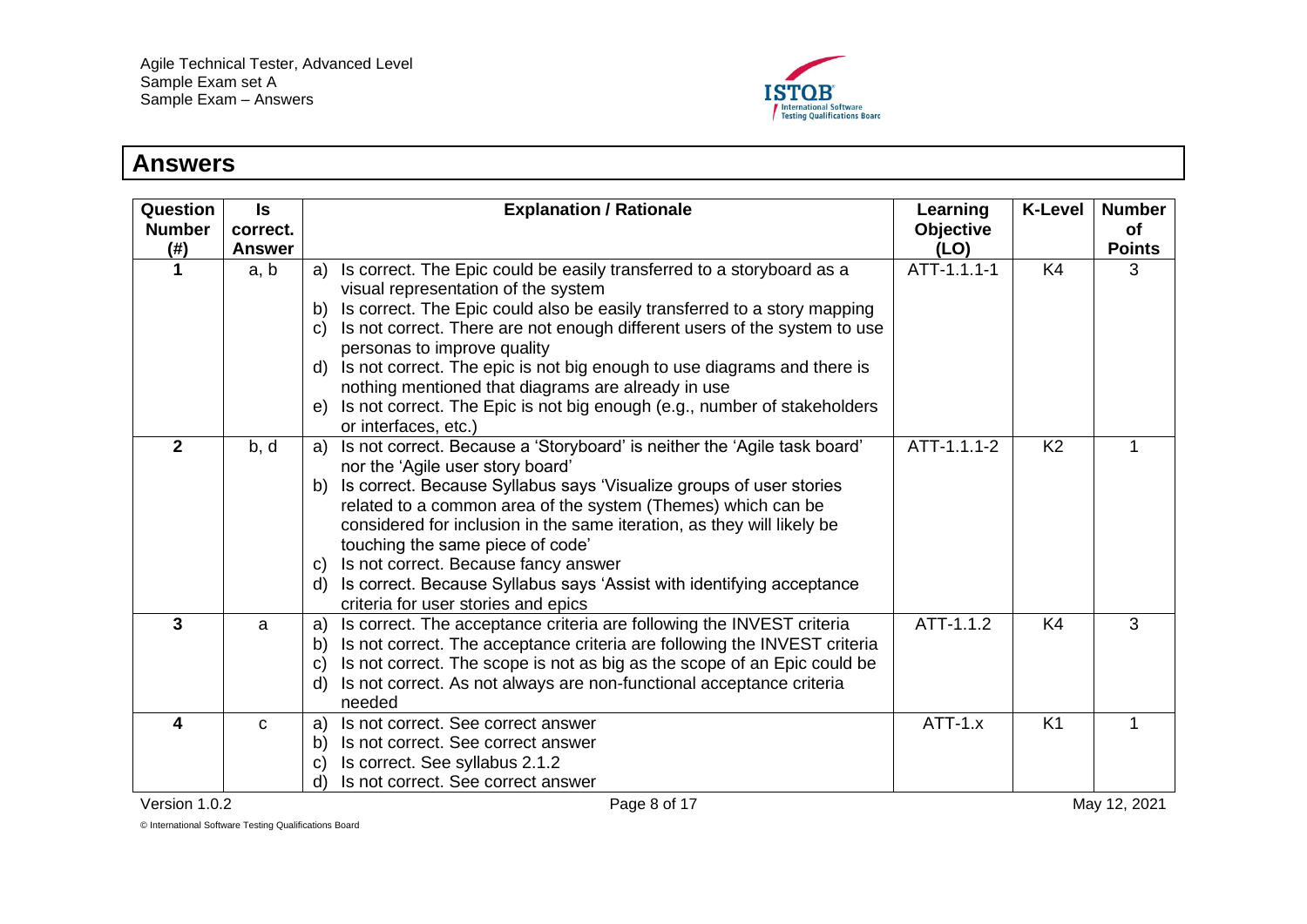

<span id="page-8-3"></span><span id="page-8-2"></span><span id="page-8-1"></span><span id="page-8-0"></span>

| Question<br><b>Number</b><br>$($ # $)$ | <b>Is</b><br>correct.<br><b>Answer</b> | <b>Explanation / Rationale</b>                                                                                                                                                                                                                                                                                                                                                                                                                                                                                                                 | Learning<br><b>Objective</b><br>(LO) | <b>K-Level</b> | <b>Number</b><br><b>of</b><br><b>Points</b> |
|----------------------------------------|----------------------------------------|------------------------------------------------------------------------------------------------------------------------------------------------------------------------------------------------------------------------------------------------------------------------------------------------------------------------------------------------------------------------------------------------------------------------------------------------------------------------------------------------------------------------------------------------|--------------------------------------|----------------|---------------------------------------------|
| 5                                      | a                                      | Is correct. According to Syllabus 2.1.1<br>a)<br>Is not correct. Unit test cannot be derived from use cases<br>b)<br>Is not correct. During refactoring unit test must not change to ensure<br>C)<br>same system behavior<br>Is not correct. Unit test should be written in an "atomic" manner<br>d)                                                                                                                                                                                                                                           | ATT-2.1.1-2                          | K <sub>2</sub> |                                             |
| 6                                      | d                                      | Write additional test classes to test also other relevant aspects of the leap<br>year calculation.<br>Start to write code that covers other relevant aspects of the leap year<br>calculation.<br>Start to write code that makes fail this test case.<br>Start to write code that makes pass this test case.<br>In TDD you should write first test code for one special area, then write code<br>that makes pass this test case. Then you should continue with the next<br>small part. Therefore, D Is correct. And all other answers are wrong | ATT-2.1.1-1                          | K <sub>3</sub> | 2                                           |
| $\overline{\mathbf{z}}$                | $\mathsf{b}$                           | Is not correct. See correct answer<br>a)<br>Is correct. Because Syllabus says: 'FIRST = Fast, Isolated, Repeatable,<br>b)<br>Self-Validating, Thorough'<br>Is not correct. See correct answer<br>C)<br>Is not correct. See correct answer<br>d)                                                                                                                                                                                                                                                                                                | ATT-2.1.1-3                          | K <sub>2</sub> |                                             |
| 8                                      | a                                      | Is correct. Right as it fulfills all requirements of the Gherkin language<br>a)<br>Is not correct. There is an else that is not Gherkin format<br>b)<br>Is not correct. There are not enough details to develop and test this<br>$\mathbf{C}$<br>spec<br>Is not correct. The Given element of gherkin is missing<br>d)                                                                                                                                                                                                                         | ATT-2.1.2-1                          | K <sub>3</sub> | 2                                           |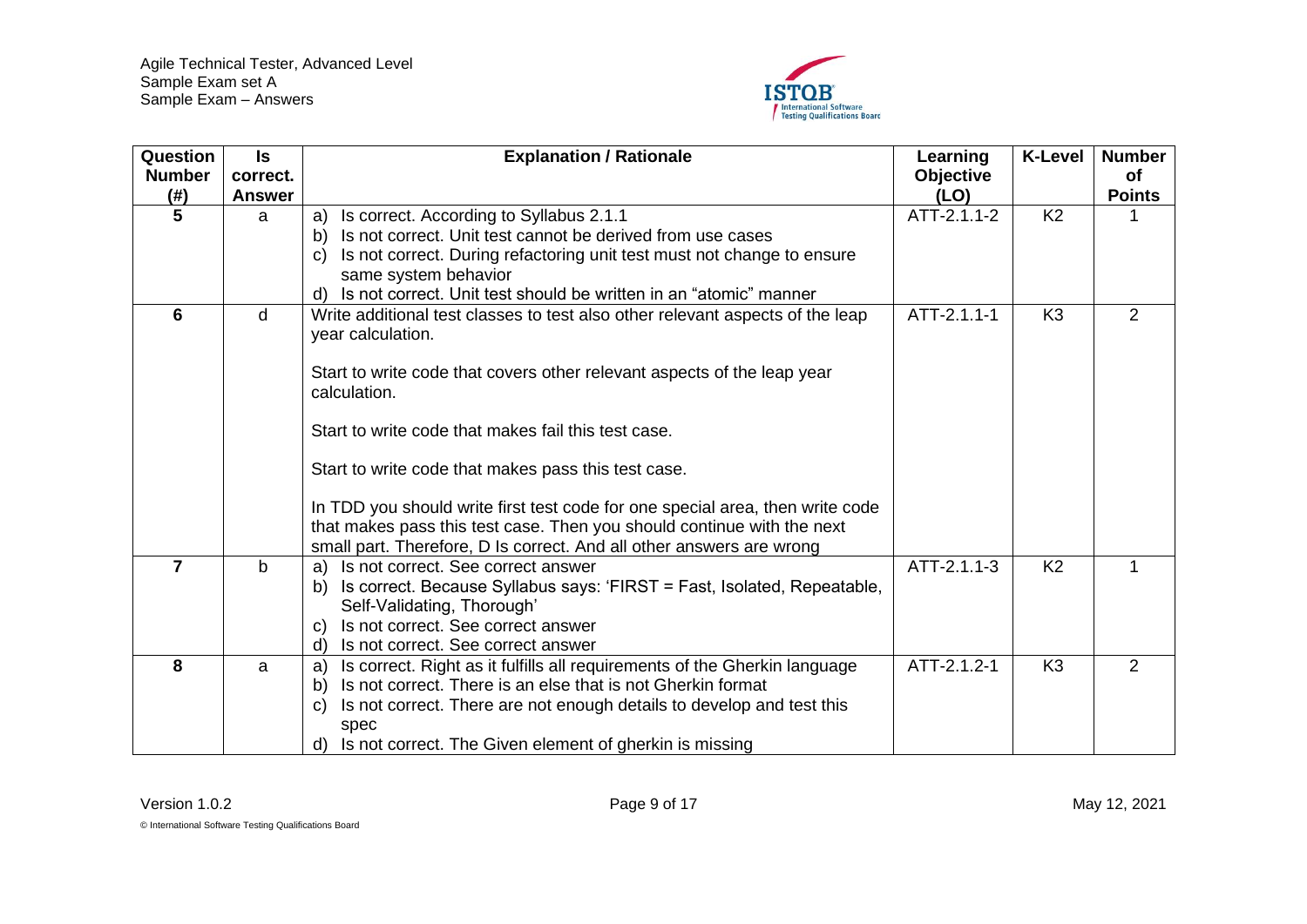

<span id="page-9-2"></span><span id="page-9-1"></span><span id="page-9-0"></span>

| Question<br><b>Number</b><br>(# ) | $\sf ls$<br>correct.<br><b>Answer</b> | <b>Explanation / Rationale</b>                                                                                                                              | Learning<br><b>Objective</b><br>(LO) | <b>K-Level</b> | <b>Number</b><br><b>of</b><br><b>Points</b> |
|-----------------------------------|---------------------------------------|-------------------------------------------------------------------------------------------------------------------------------------------------------------|--------------------------------------|----------------|---------------------------------------------|
| 9                                 | $\mathbf b$                           | Is not correct. Because related to (B) 'Automated Test Suites' are less<br>a)                                                                               | ATT-2.2.1-1                          | K4             | 3                                           |
|                                   |                                       | used. But Automated Testing is key to get reliable feedback in each of                                                                                      |                                      |                |                                             |
|                                   |                                       | the 4-week iterations                                                                                                                                       |                                      |                |                                             |
|                                   |                                       | Is correct. Because 'Automated Test Suites' are used to maximum<br>b)                                                                                       |                                      |                |                                             |
|                                   |                                       | degree, to generate reliable feedback in each of the 4-week iterations.                                                                                     |                                      |                |                                             |
|                                   |                                       | Also 'Specification based manual testing' is used to maximum degree to                                                                                      |                                      |                |                                             |
|                                   |                                       | cover critical features (not covered by automated tests). Manual                                                                                            |                                      |                |                                             |
|                                   |                                       | Exploratory Testing is used in addition only                                                                                                                |                                      |                |                                             |
|                                   |                                       | Is not correct. Because related to (B) Manual Exploratory Testing<br>C)                                                                                     |                                      |                |                                             |
|                                   |                                       | dominates which is not adequate for testing a safety critical system<br>d)<br>Is not correct. Because related to (B) 'Automated Test Suites' are used<br>e) |                                      |                |                                             |
|                                   |                                       | less, so manual testing dominates, which is suboptimal for testing in an                                                                                    |                                      |                |                                             |
|                                   |                                       | incremental-4-week iteration development approach                                                                                                           |                                      |                |                                             |
| 10                                | a                                     | Is correct. As mentioned in table 1 on page 17 of the syllabus<br>a)                                                                                        | ATT-2.2.1-2                          | K <sub>4</sub> | 3                                           |
|                                   |                                       | Is not correct. As non-functional tests are not mentioned in the syllabus<br>b)                                                                             |                                      |                |                                             |
|                                   |                                       | Is not correct. As we are in a mission and safety critical system and risk<br>C)                                                                            |                                      |                |                                             |
|                                   |                                       | level is high (see syllabus page 17, table 1)                                                                                                               |                                      |                |                                             |
|                                   |                                       | d) Is not correct. As we are in a mission and safety critical system and risk                                                                               |                                      |                |                                             |
|                                   |                                       | level is high (see syllabus page 17, table 1)                                                                                                               |                                      |                |                                             |
| 11                                | a                                     | Is correct. According to Syllabus 2.2.2<br>a)                                                                                                               | ATT-2.2.2-2                          | K <sub>2</sub> |                                             |
|                                   |                                       | Is not correct. Using test charters in exploratory testing is used when a<br>b)<br>heuristic approach for writing and performing test sessions is needed    |                                      |                |                                             |
|                                   |                                       | Is not correct. Exploratory testing shall also create insight into better<br>C)                                                                             |                                      |                |                                             |
|                                   |                                       | test design, ideas for testing the product, ideas for improvement and so                                                                                    |                                      |                |                                             |
|                                   |                                       | on                                                                                                                                                          |                                      |                |                                             |
|                                   |                                       | Is not correct. A test basis to measure the coverage, does not exist in a<br>d)                                                                             |                                      |                |                                             |
|                                   |                                       | quality good enough and a linkage between specification and test is                                                                                         |                                      |                |                                             |
|                                   |                                       | hard to define                                                                                                                                              |                                      |                |                                             |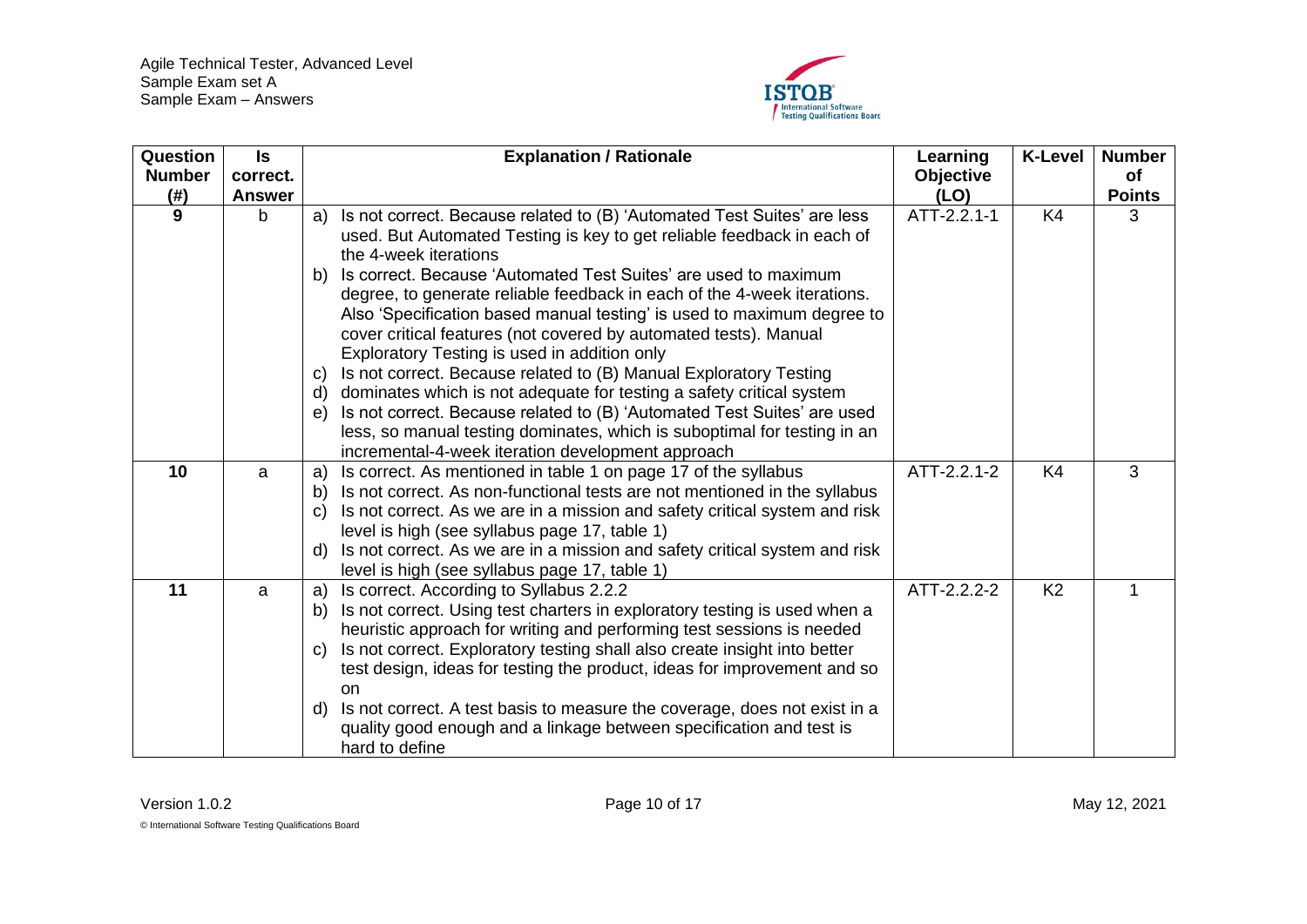

<span id="page-10-3"></span><span id="page-10-2"></span><span id="page-10-1"></span><span id="page-10-0"></span>

| Question      | ls.           | <b>Explanation / Rationale</b>                                                   | Learning         | <b>K-Level</b> | <b>Number</b> |
|---------------|---------------|----------------------------------------------------------------------------------|------------------|----------------|---------------|
| <b>Number</b> | correct.      |                                                                                  | <b>Objective</b> |                | of            |
| (# )          | <b>Answer</b> |                                                                                  | (LO)             |                | <b>Points</b> |
| 12            | a             | a)<br>Is correct                                                                 | ATT-2.3.1.2      | K <sub>2</sub> |               |
|               |               | Is not correct. Although the fact stated is (we are unable to maintain<br>b)     |                  |                |               |
|               |               | writing detailed test cases in short iterations), nor are the benefits listed    |                  |                |               |
|               |               | Is not correct. Refactoring in general, is a way to clean up code in an<br>C)    |                  |                |               |
|               |               | efficient and controlled manner, by clarifying and simplifying the design        |                  |                |               |
|               |               | of existing code, without changing its behavior. It is not specifically          |                  |                |               |
|               |               | designed for test cases or testing but is used by testers on their test          |                  |                |               |
|               |               | cases for similar reasons                                                        |                  |                |               |
|               |               | Is not correct. The process identified in the question is not correct. The<br>d) |                  |                |               |
|               |               | correct process steps are: Identification, Analysis of impact, Refactor          |                  |                |               |
|               |               | (Mutate), Re-Run, Evaluate                                                       |                  |                |               |
| 13            | b             | Is not correct. As checkpoint 1 is ok<br>a)                                      | ATT-2.3.2-1      | K4             | 3             |
|               |               | Is correct. ToSort should be written as ToSort<br>b                              |                  |                |               |
|               |               | Is not correct. As checkpoint 3 is ok<br>$\mathbf{C}$                            |                  |                |               |
|               |               | Is not correct. As checkpoint 2 is not ok<br>ď                                   |                  |                |               |
| 14            | a             | Is correct. According to Syllabus 2.1.1<br>a)                                    | $ATT-2.x$        | K <sub>1</sub> |               |
|               |               | Is not correct. Because the execution of all existing tests is missing<br>b)     |                  |                |               |
|               |               | Is not correct. This true for behavior driven development<br>$\mathbf{C}$        |                  |                |               |
|               |               | Is not correct. TDD is developer focused and BDD is customer focused<br>ď        |                  |                |               |
| 15            | a             | Is correct. According to Syllabus 3.1.3<br>a)                                    | ATT-3.1.3-1      | K <sub>2</sub> |               |
|               |               | Is not correct. The opposite is true<br>b)                                       |                  |                |               |
|               |               | Is not correct. According to Syllabus 3.1.3<br>$\mathbf{C}$                      |                  |                |               |
|               |               | Is not correct. It can be done in an external team<br>ď                          |                  |                |               |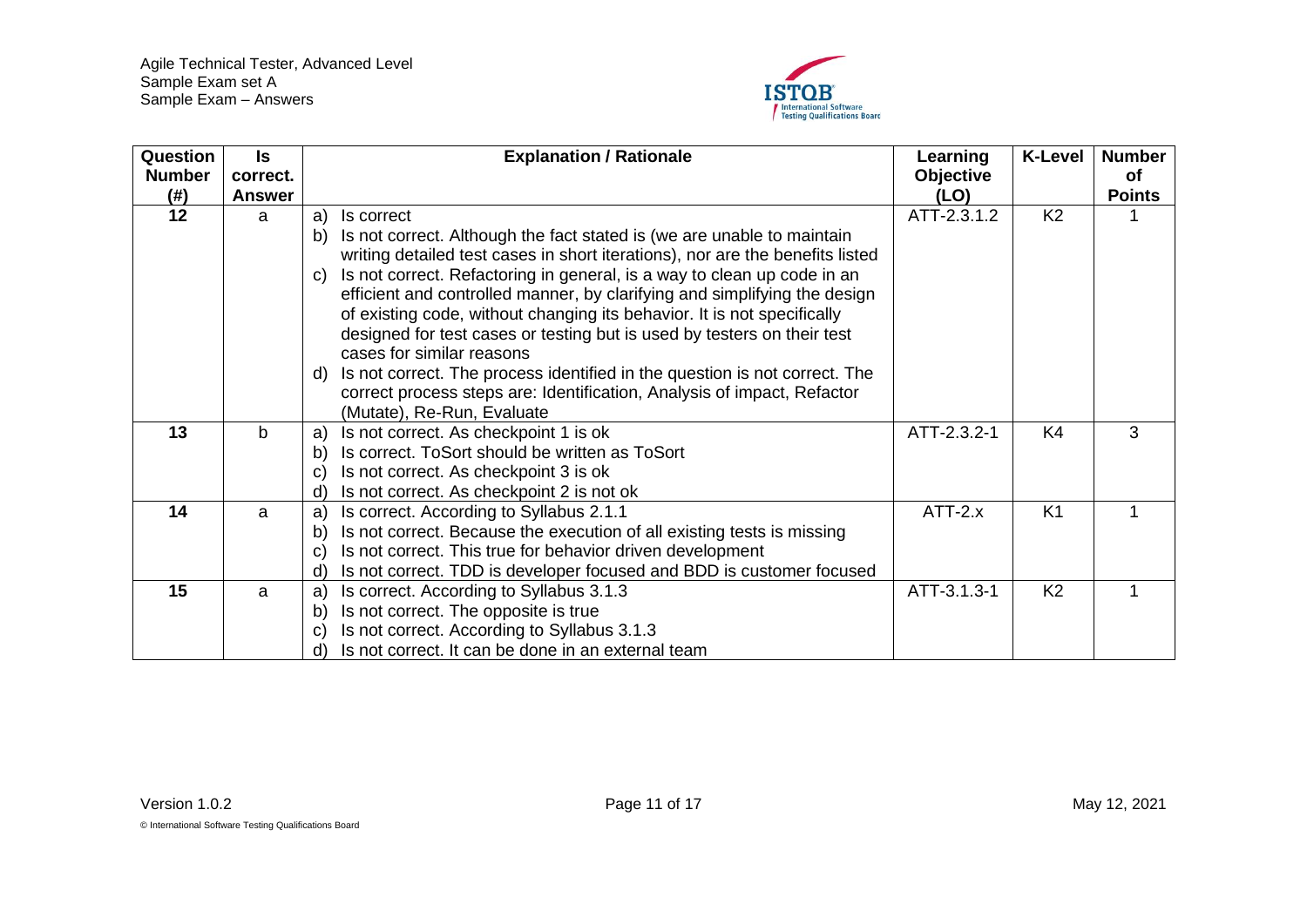

<span id="page-11-3"></span><span id="page-11-2"></span><span id="page-11-1"></span><span id="page-11-0"></span>

| Question<br><b>Number</b><br>(#) | <b>Is</b><br>correct.<br><b>Answer</b> | <b>Explanation / Rationale</b>                                                                                                                                                                                                                                                                                                                                                                                                                                                                                                                                                                                                                                 | Learning<br><b>Objective</b><br>(LO) | <b>K-Level</b> | <b>Number</b><br>of<br><b>Points</b> |
|----------------------------------|----------------------------------------|----------------------------------------------------------------------------------------------------------------------------------------------------------------------------------------------------------------------------------------------------------------------------------------------------------------------------------------------------------------------------------------------------------------------------------------------------------------------------------------------------------------------------------------------------------------------------------------------------------------------------------------------------------------|--------------------------------------|----------------|--------------------------------------|
| 16                               | a                                      | Is correct. Because Syllabus says: 'an increased proportion of<br>a)<br>automated test coverage often leads to a greater degree of manual<br>testing that follows reactive strategies since many of the tests that can<br>be prepared upfront will be automated'<br>Is not correct. See correct answer<br>b)<br>Is not correct. See correct answer<br>$\mathbf{C}$                                                                                                                                                                                                                                                                                             | ATT-3.1.3-2                          | K <sub>2</sub> |                                      |
| 17                               | a                                      | Is not correct. See correct answer<br>ď<br>Is correct<br>a)<br>Is not correct. UT automation is indeed critical but does not cover most<br>b)<br>of the code quality in agile projects. One must also include integration<br>level test automation, and system level one and some manual tests has<br>added value as well (done mainly as exploratory tests)<br>Is not correct. Test Development time is the Is correct. Answer, and not<br>$\mathsf{C}$<br>Deployment time<br>Is not correct. Test Execution Time is a challenge of course, as<br>d)<br>increasing the test suite volume every sprint, creates a load of tests<br>needed to be run and tested | ATT-3.2.1.2                          | K <sub>2</sub> | 1                                    |
| 18                               | a                                      | Is correct. According to Syllabus 3.1.2<br>a)<br>Is not correct. This is true for data driven testing<br>$\mathsf{b}$<br>Is not correct. The opposite is true<br>$\mathbf{C}$<br>Is not correct. The task should stay with one team member and not the<br>d)<br>entire team                                                                                                                                                                                                                                                                                                                                                                                    | $ATT-3.x$                            | K <sub>1</sub> | 1                                    |
| 19                               | a                                      | Is correct. This is a stable product, and the syllabus shows that on page<br>a)<br>Is not correct. There is no need to speed up test execution mentioned<br>$\mathsf{b}$<br>Is not correct. As prioritization should be used to improve the quality of<br>C)<br>the test object and not the CI<br>Is not correct. There is no indication that there is not enough time to<br>d)<br>execute all test cases                                                                                                                                                                                                                                                      | ATT-4.1.1                            | K <sub>3</sub> | $\overline{2}$                       |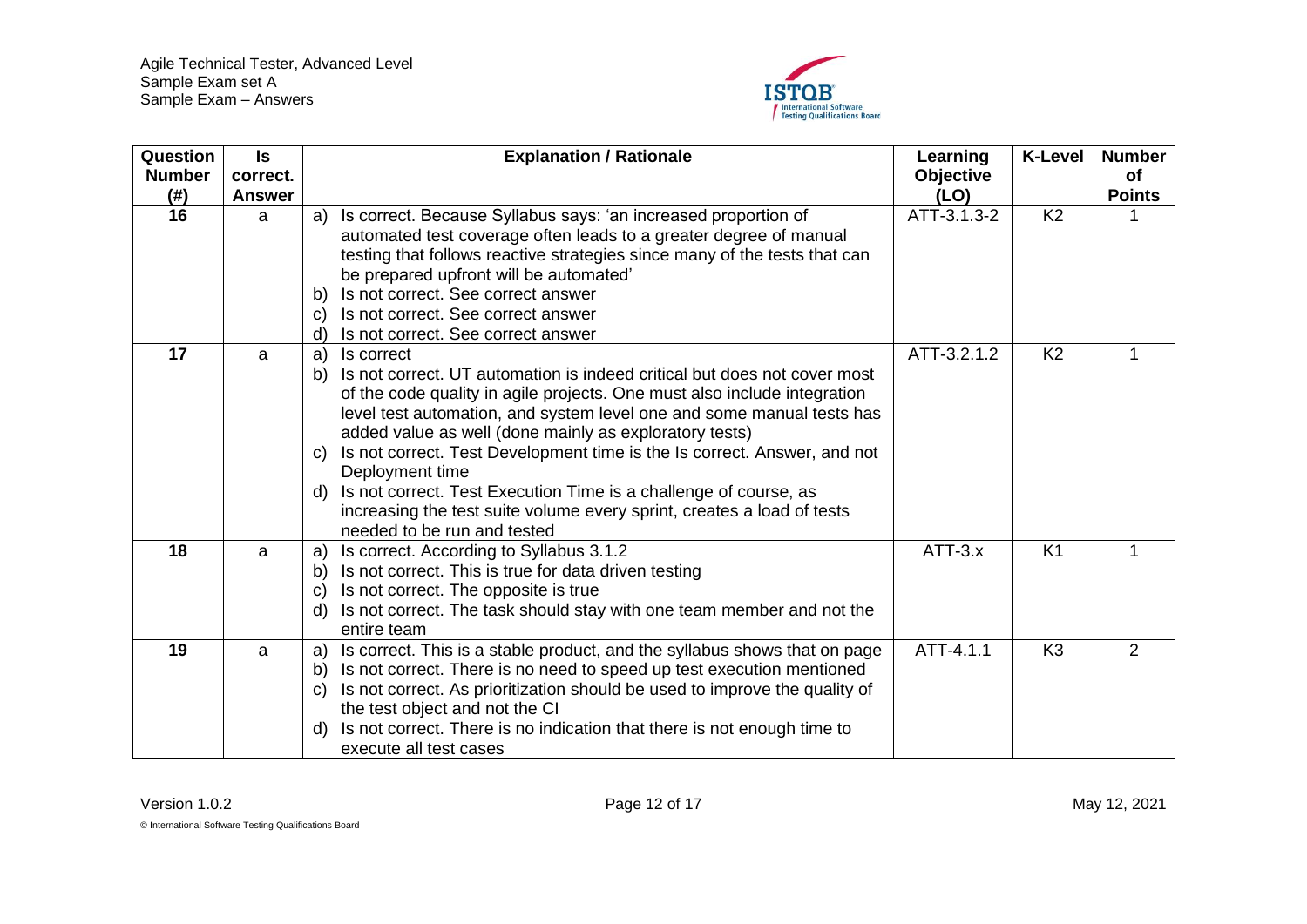

<span id="page-12-4"></span><span id="page-12-3"></span><span id="page-12-2"></span><span id="page-12-1"></span><span id="page-12-0"></span>

| <b>Question</b><br><b>Number</b> | $\sf ls$<br>correct. | <b>Explanation / Rationale</b>                                                  | Learning<br><b>Objective</b> | <b>K-Level</b> | <b>Number</b><br>of |
|----------------------------------|----------------------|---------------------------------------------------------------------------------|------------------------------|----------------|---------------------|
| (# )                             | <b>Answer</b>        |                                                                                 | (LO)                         |                | <b>Points</b>       |
| 20                               | C                    | Is not correct. TDD is unit test driven and BDD is executable test<br>a)        | ATT-2.3.1-1                  | K <sub>1</sub> |                     |
|                                  |                      | scenario driven                                                                 |                              |                |                     |
|                                  |                      | Is not correct. BDD relies on executable scenarios<br>b)                        |                              |                |                     |
|                                  |                      | Is correct. According to the glossary<br>C)                                     |                              |                |                     |
|                                  |                      | Is not correct. Because I and II in options<br>d                                |                              |                |                     |
| 21                               | a                    | Is correct. According to the glossary<br>a)                                     | ATT-2.1.1.3                  | K <sub>1</sub> |                     |
|                                  |                      | Is not correct. Due to self-checking and testable<br>b)                         |                              |                |                     |
|                                  |                      | Is not correct. Due to focused, stand-alone, timely<br>$\mathbf{C}$             |                              |                |                     |
|                                  |                      | Is not correct. Due to interactive, small-scope, test driven<br>ď               |                              |                |                     |
| 22                               | $\mathsf{b}$         | Is not correct. Due to II<br>a)                                                 | ATT-2.2.2-1                  | K <sub>4</sub> | 3                   |
|                                  |                      | Is correct. According to the glossary<br>b)                                     |                              |                |                     |
|                                  |                      | Is not correct. Due to III and V. Granularity of set charter is important<br>C) |                              |                |                     |
|                                  |                      | and should not be too small                                                     |                              |                |                     |
|                                  |                      | Is not correct. The tester mind should be in control, he should decide<br>d)    |                              |                |                     |
|                                  |                      | and structure what areas to test and prior experience is important              |                              |                |                     |
|                                  |                      | otherwise tester may wander in unnecessary test areas                           |                              |                |                     |
| 23                               | d                    | Is not correct. See correct answer<br>a)                                        | ATT-2.3.1-1                  | K <sub>2</sub> | 1                   |
|                                  |                      | Is not correct. See correct answer<br>b)                                        |                              |                |                     |
|                                  |                      | Is not correct. See correct answer<br>$\mathbf{C}$                              |                              |                |                     |
|                                  |                      | Is correct. According to the syllabus 2.3.1<br>d)                               |                              |                |                     |
| 24                               | C                    | Is not correct. Temptation to save time and money may lead to easy<br>a)        | ATT-2.3.2-1                  | K4             | 3                   |
|                                  |                      | rather than robust design                                                       |                              |                |                     |
|                                  |                      | b) Is not correct. Temptation to save time and money may lead to easy           |                              |                |                     |
|                                  |                      | rather than robust design                                                       |                              |                |                     |
|                                  |                      | Is correct. According to the syllabus 2.3.2<br>C)                               |                              |                |                     |
|                                  |                      | Is not correct. Temptation to save time and money may lead to easy<br>d)        |                              |                |                     |
|                                  |                      | rather than robust design                                                       |                              |                |                     |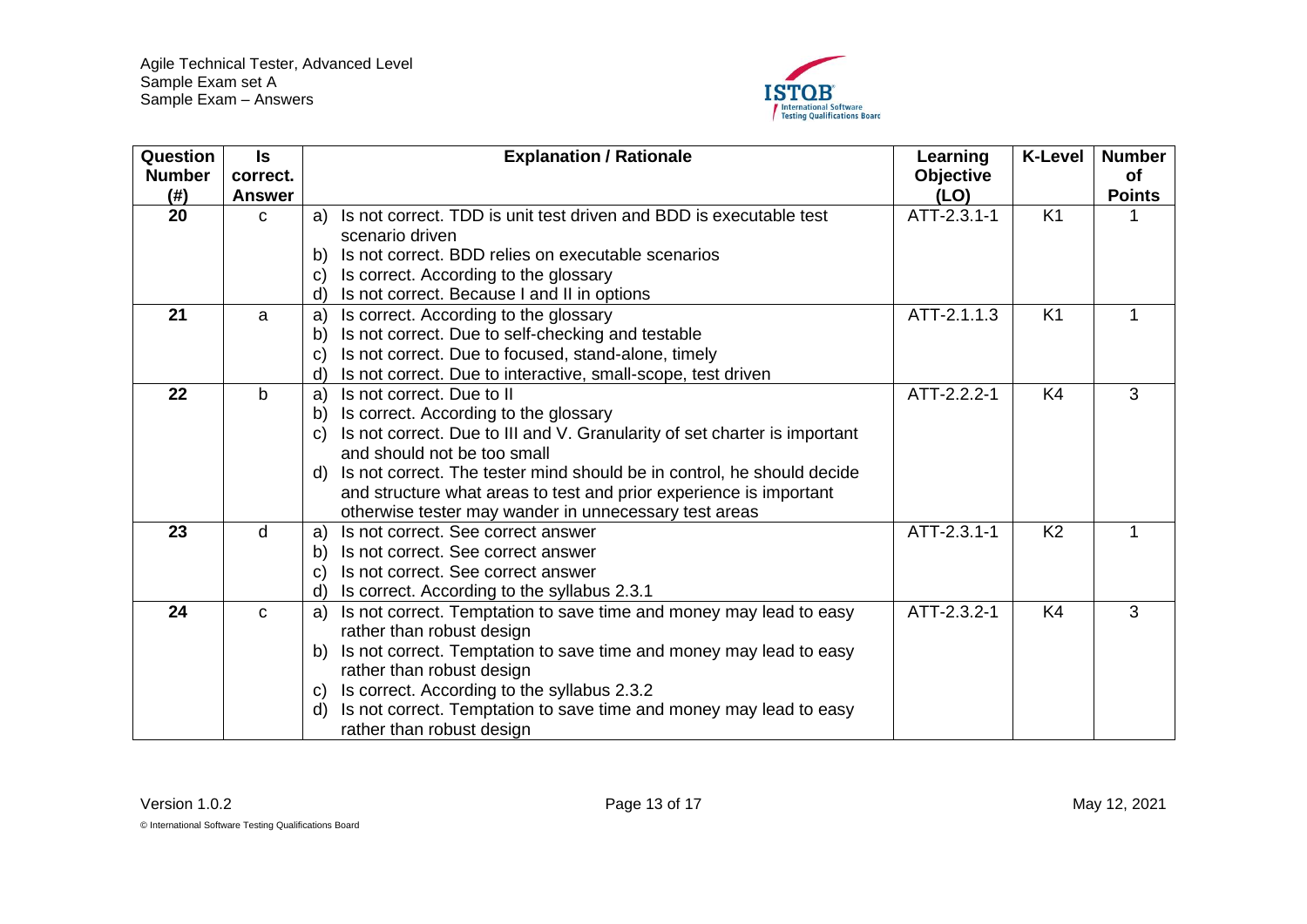

<span id="page-13-3"></span><span id="page-13-2"></span><span id="page-13-1"></span><span id="page-13-0"></span>

| <b>Question</b> | Is            | <b>Explanation / Rationale</b>                                                      | Learning         | <b>K-Level</b> | <b>Number</b> |
|-----------------|---------------|-------------------------------------------------------------------------------------|------------------|----------------|---------------|
| <b>Number</b>   | correct.      |                                                                                     | <b>Objective</b> |                | οf            |
| (# )            | <b>Answer</b> |                                                                                     | (LO)             |                | <b>Points</b> |
| 25              | d             | Is not correct. As all mentioned approaches or processes support CI<br>a)           | ATT-2.3.2-2      | K4             | 3             |
|                 |               | Is not correct. As all mentioned approaches or processes support CI<br>$\mathsf{b}$ |                  |                |               |
|                 |               | Is not correct. As all mentioned approaches or processes support CI<br>$\mathbf{C}$ |                  |                |               |
|                 |               | Is correct. According to the glossary<br>d)                                         |                  |                |               |
| 26              | d             | Is not correct. Because interface to $3rd$ party software component is a<br>a)      | ATT-4.2.1-1      | K <sub>2</sub> |               |
|                 |               | good candidate for service virtualization                                           |                  |                |               |
|                 |               | Is not correct. As benefits of service virtualization includes II, III and IV<br>b) |                  |                |               |
|                 |               | Is not correct. See correct answer<br>C)                                            |                  |                |               |
|                 |               | Is correct. According to the glossary<br>d)                                         |                  |                |               |
| 27              | a             | Is correct<br>a)                                                                    | ATT-1.1.2-2      | K <sub>2</sub> |               |
|                 |               | Is not correct. This should be numerical data, from closed-ended<br>b)              |                  |                |               |
|                 |               | questions                                                                           |                  |                |               |
|                 |               | Is not correct. This should be with Open-Ended questions and not<br>C)              |                  |                |               |
|                 |               | Yes/No, which are Close-ended questions                                             |                  |                |               |
|                 |               | Is not correct. This should be that the Qualitative Interview is a lot more<br>d)   |                  |                |               |
|                 |               | effective than a quantitative query                                                 |                  |                |               |
| 28              | a             | Is correct<br>a)                                                                    | ATT-1.1.2.2      | K <sub>2</sub> |               |
|                 |               | Is not correct. Statement coverage and path coverage Analysis are<br>b)             |                  |                |               |
|                 |               | incorrect                                                                           |                  |                |               |
|                 |               | Is not correct. Decision Coverage analysis are incorrect<br>C)                      |                  |                |               |
|                 |               | Is not correct. Path Coverage Analysis is incorrect<br>d)                           |                  |                |               |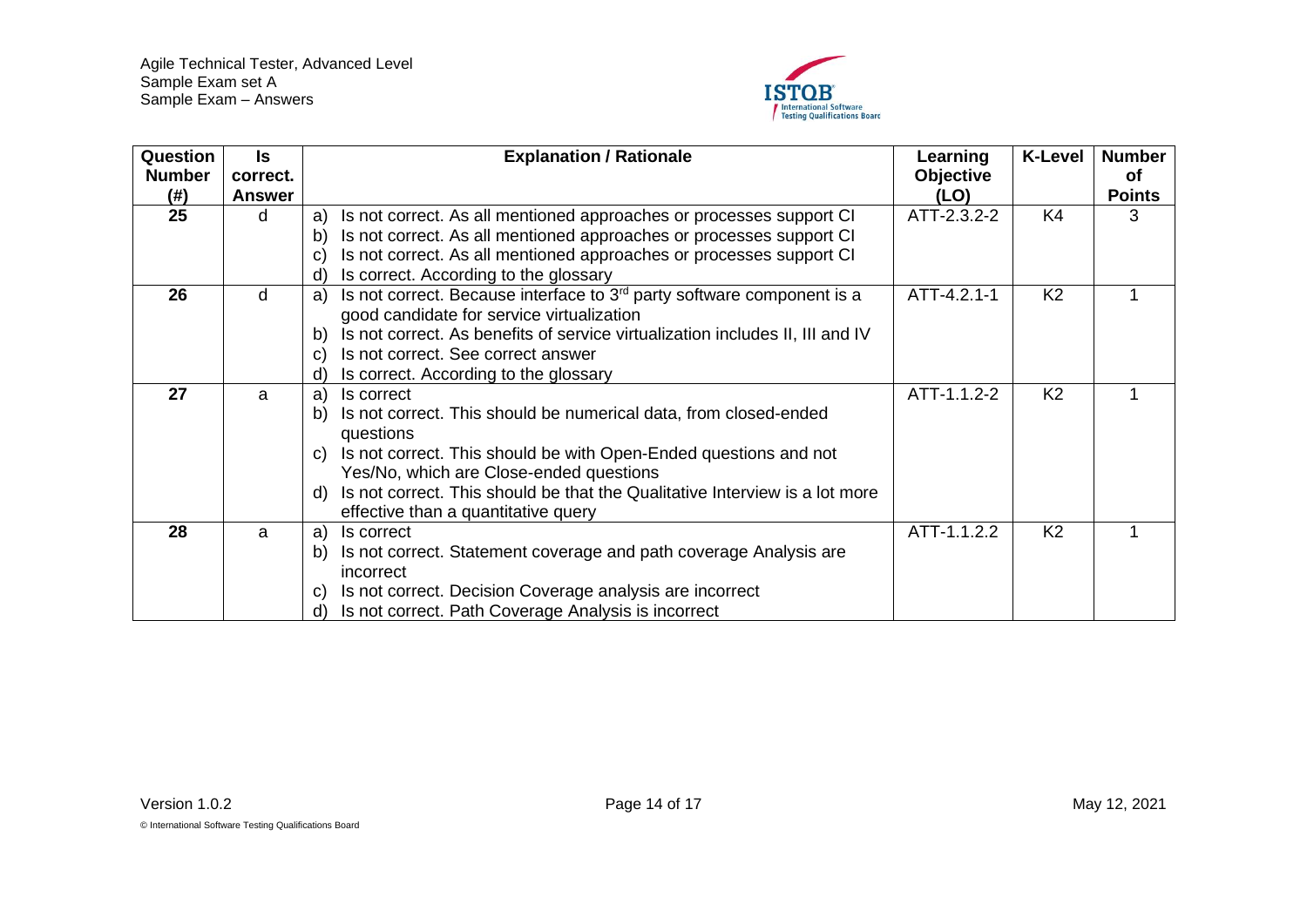

<span id="page-14-3"></span><span id="page-14-2"></span><span id="page-14-1"></span><span id="page-14-0"></span>

| Question      | <b>Is</b>     | <b>Explanation / Rationale</b>                                                   | Learning         | <b>K-Level</b> | <b>Number</b> |
|---------------|---------------|----------------------------------------------------------------------------------|------------------|----------------|---------------|
| <b>Number</b> | correct.      |                                                                                  | <b>Objective</b> |                | <b>of</b>     |
| (#)           | <b>Answer</b> |                                                                                  | (LO)             |                | <b>Points</b> |
| 29            | c, d          | Is not correct. The order of 'User Stories' within the 'Story Map' is only<br>a) | ATT-1.1.1-2      | K <sub>2</sub> |               |
|               |               | an indicator for test priorities but does not define test priorities             |                  |                |               |
|               |               | Is not correct. Is just a fancy answer<br>b)                                     |                  |                |               |
|               |               | Is correct. Syllabus says: 'The horizontal axis of the map represents the<br>C)  |                  |                |               |
|               |               | order of priority of each of the user stories, whilst the vertical axis          |                  |                |               |
|               |               | represents the sophistication of the implementation                              |                  |                |               |
|               |               | Is correct. Syllabus says: 'Determine the most basic functionalities of a<br>d)  |                  |                |               |
|               |               | system to distillate a smoke test' and in the same way all other levels of       |                  |                |               |
|               |               | 'sophistication' can be checked by corresponding sets of acceptance              |                  |                |               |
|               |               | test cases                                                                       |                  |                |               |
| 30            | b, c          | Is not correct. Not primary criteria<br>a)                                       | ATT-3.1.3-2      | K <sub>2</sub> |               |
|               |               | Is correct. Syllabus says: ', a successful regression-averse approach<br>b)      |                  |                |               |
|               |               | focuses on continuous improvement and refactoring of created tests'              |                  |                |               |
|               |               | Is correct. Syllabus says: 'maintainability,  are critical'<br>$\mathbf{C}$      |                  |                |               |
|               |               | Is not correct. Just a fancy answer<br>ď                                         |                  |                |               |
| 31            | a             | Is correct. According to Syllabus 1<br>a)                                        | $ATT-1.x$        | K <sub>1</sub> |               |
|               |               | Is not correct. This is true for use cases<br>b)                                 |                  |                |               |
|               |               | Is not correct. This true for storyboards<br>C)                                  |                  |                |               |
|               |               | Is not correct. This is true for personas<br>d)                                  |                  |                |               |
| 32            | a, d          | Is correct. See Syllabus 2.1.3<br>a)                                             | ATT-2.1.3        | K4             | 3             |
|               |               | Is not correct. Customer oriented<br>b)                                          |                  |                |               |
|               |               | Is not correct. TDD is development oriented<br>$\mathbf{C}$                      |                  |                |               |
|               |               | Is correct. See Syllabus 2.1.3<br>d)                                             |                  |                |               |
|               |               | Is not correct. TDD is development focused<br>e)                                 |                  |                |               |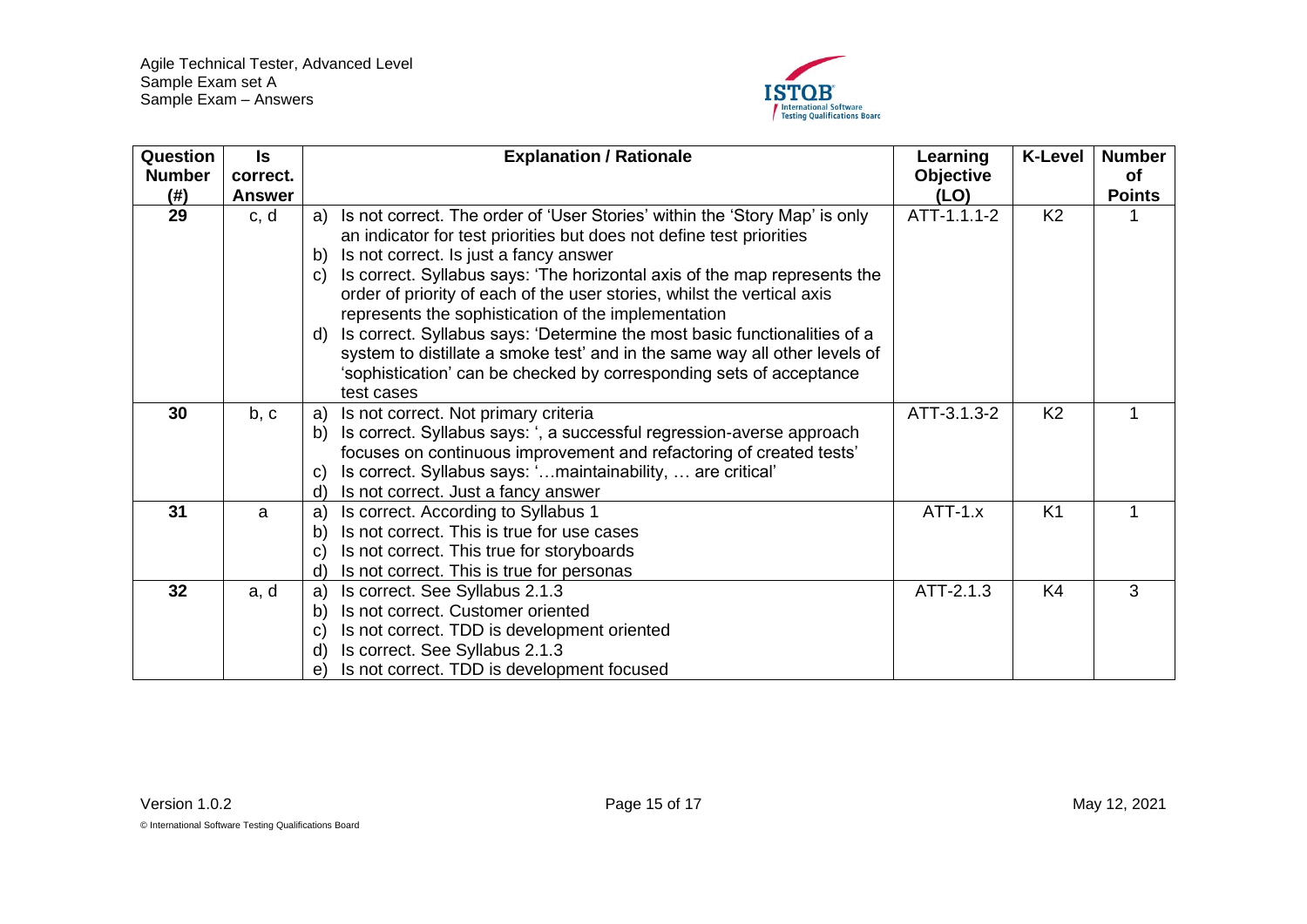

| Question<br><b>Number</b> | <b>Is</b><br>correct. | <b>Explanation / Rationale</b>                                                       | Learning<br><b>Objective</b><br>(LO) | <b>K-Level</b> | <b>Number</b><br><b>of</b><br><b>Points</b> |
|---------------------------|-----------------------|--------------------------------------------------------------------------------------|--------------------------------------|----------------|---------------------------------------------|
| (# )<br>33                | <b>Answer</b>         |                                                                                      | ATT-3.1.1                            | K <sub>3</sub> |                                             |
|                           | $\mathbf{C}$          | Is not correct. Creation of several TCs to cover several scenarios not<br>a)         |                                      |                | 2                                           |
|                           |                       | the real and best solution                                                           |                                      |                |                                             |
|                           |                       | b) Is not correct. Adapting existing TC is not the good solution, a TDD              |                                      |                |                                             |
|                           |                       | based TC should be prepared looking at the flow keeping is as general<br>as possible |                                      |                |                                             |
|                           |                       | Is correct. The TDD is trying to use as few as possible etc. and get data<br>C)      |                                      |                |                                             |
|                           |                       | Is not correct. Execute some TC is not the goal to check the TDD<br>d)               |                                      |                |                                             |
|                           |                       | feasibility                                                                          |                                      |                |                                             |
| 34                        | d                     | Is not correct. Keyword-driven does not check for data as main task<br>a)            | ATT-3.1.2                            | K <sub>2</sub> |                                             |
|                           |                       | Is not correct. An interpreter can understand the language, but no<br>b)             |                                      |                |                                             |
|                           |                       | external app should be executed, focus should remain within the TC                   |                                      |                |                                             |
|                           |                       | (framework)                                                                          |                                      |                |                                             |
|                           |                       | Is not correct. No specific data should be used<br>C)                                |                                      |                |                                             |
|                           |                       | Is correct<br>d)                                                                     |                                      |                |                                             |
| 35                        | $\mathsf{b}$          | Is not correct. In unit test no full regression test possible to be executed<br>a)   | ATT-3.2.1-1                          | K <sub>2</sub> |                                             |
|                           |                       | Is correct. See syllabus 3.2.1<br>b)                                                 |                                      |                |                                             |
|                           |                       | Is not correct. In unit test no full regression test possible to be executed<br>C)   |                                      |                |                                             |
|                           |                       | Is not correct. In a smoke test a full test cases execution is meaningless<br>d)     |                                      |                |                                             |
|                           |                       | as it should check the main functionalities in a short time, after e.g., a           |                                      |                |                                             |
|                           |                       | new software installation                                                            |                                      |                |                                             |
| 36                        | C                     | Is not correct. Execute on 7:00 in the morning is not exactly continuous<br>a)       | ATT-4.1.2                            | K <sub>2</sub> |                                             |
|                           |                       | testing                                                                              |                                      |                |                                             |
|                           |                       | Is not correct. Replacing the new software, without new build<br>b)                  |                                      |                |                                             |
|                           |                       | Is correct. See syllabus 4.1<br>C)                                                   |                                      |                |                                             |
|                           |                       | Is not correct. Replacing the new software, without new build<br>d)                  |                                      |                |                                             |
| 37                        | $\mathbf b$           | Is not correct. It is not a closed system<br>a)                                      | ATT-4.2.1-2                          | K <sub>2</sub> | 1                                           |
|                           |                       | Is correct. See syllabus 4.2<br>b)                                                   |                                      |                |                                             |
|                           |                       | Is not correct. A virtual service is not a physical system<br>C)                     |                                      |                |                                             |
|                           |                       | Is not correct. It is not a one-to-one replication of a server<br>d)                 |                                      |                |                                             |

<span id="page-15-4"></span><span id="page-15-3"></span><span id="page-15-2"></span><span id="page-15-1"></span><span id="page-15-0"></span>© International Software Testing Qualifications Board